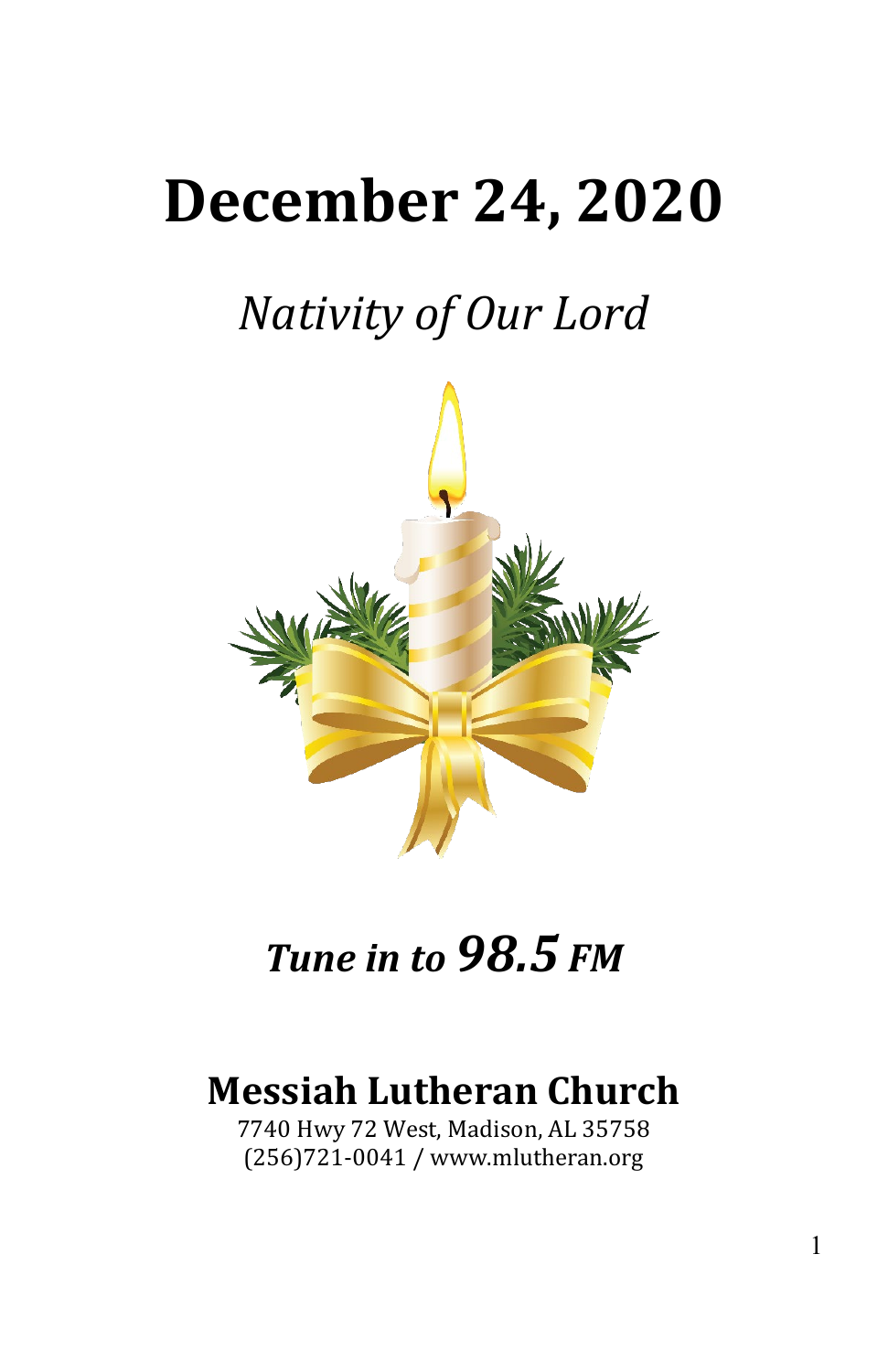#### **SERVICE of WORSHIP**

THE PRELUDE

THE CHRISTMAS DIALOG (*from John 1)*

The people who walked in darkness have seen a great light.

**The light shines in the darkness and the darkness has not overcome it.**

Those who dwelt in the land of deep darkness, on them has light shined.

**We have beheld Christ's glory, glory as of the only Son from the Father.**

HYMN: "Oh, Come, All Ye Faithful" *vs 1,2,3,4*<br>45 **Oh, Come, All Ye Faithful** 45

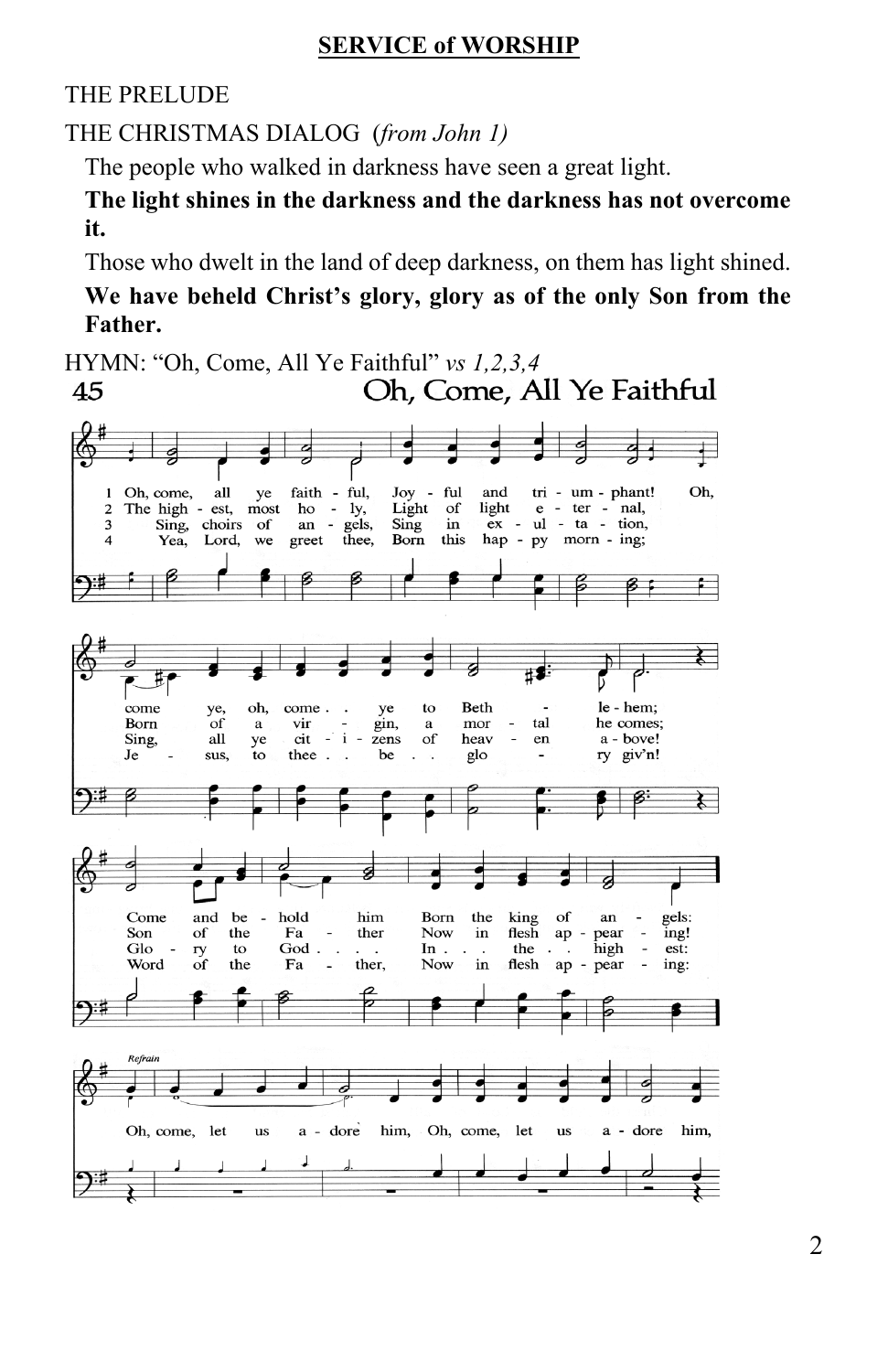

PRAYER OF THE DAY

Let us pray together:

**Almighty God, you made this holy night shine with the brightness of the true Light. Grant that here on earth we may walk in the light of Jesus' presence and in the last day wake to the brightness of his glory; through your only Son, Jesus Christ our Lord, who lives and reigns with you and the Holy Spirit, one God, now and forever. Amen.**

THE GOSPEL John 1:1-14

**1** In the beginning was the Word, and the Word was with God, and the Word was God. **<sup>2</sup>** He was in the beginning with God. **<sup>3</sup>** All things came into being through him, and without him not one thing came into being. What has come into being <sup>4</sup> in him was life, and the life was the light of all people. **<sup>5</sup>** The light shines in the darkness, and the darkness did not overcome it.

**<sup>6</sup>** There was a man sent from God, whose name was John. **<sup>7</sup>** He came as a witness to testify to the light, so that all might believe through him. <sup>8</sup> He himself was not the light, but he came to testify to the light. **<sup>9</sup>** The true light, which enlightens everyone, was coming into the world.

**<sup>10</sup>** He was in the world, and the world came into being through him; yet the world did not know him. **<sup>11</sup>** He came to what was his own, and his own people did not accept him. **<sup>12</sup>**But to all who received him, who believed in his name, he gave power to become children of God, **<sup>13</sup>** who were born, not of blood or of the will of the flesh or of the will of man, but of God.

**<sup>14</sup>** And the Word became flesh and lived among us, and we have seen his glory, the glory as of a father's only son, full of grace and truth.

#### THE SERMON

THE OFFERING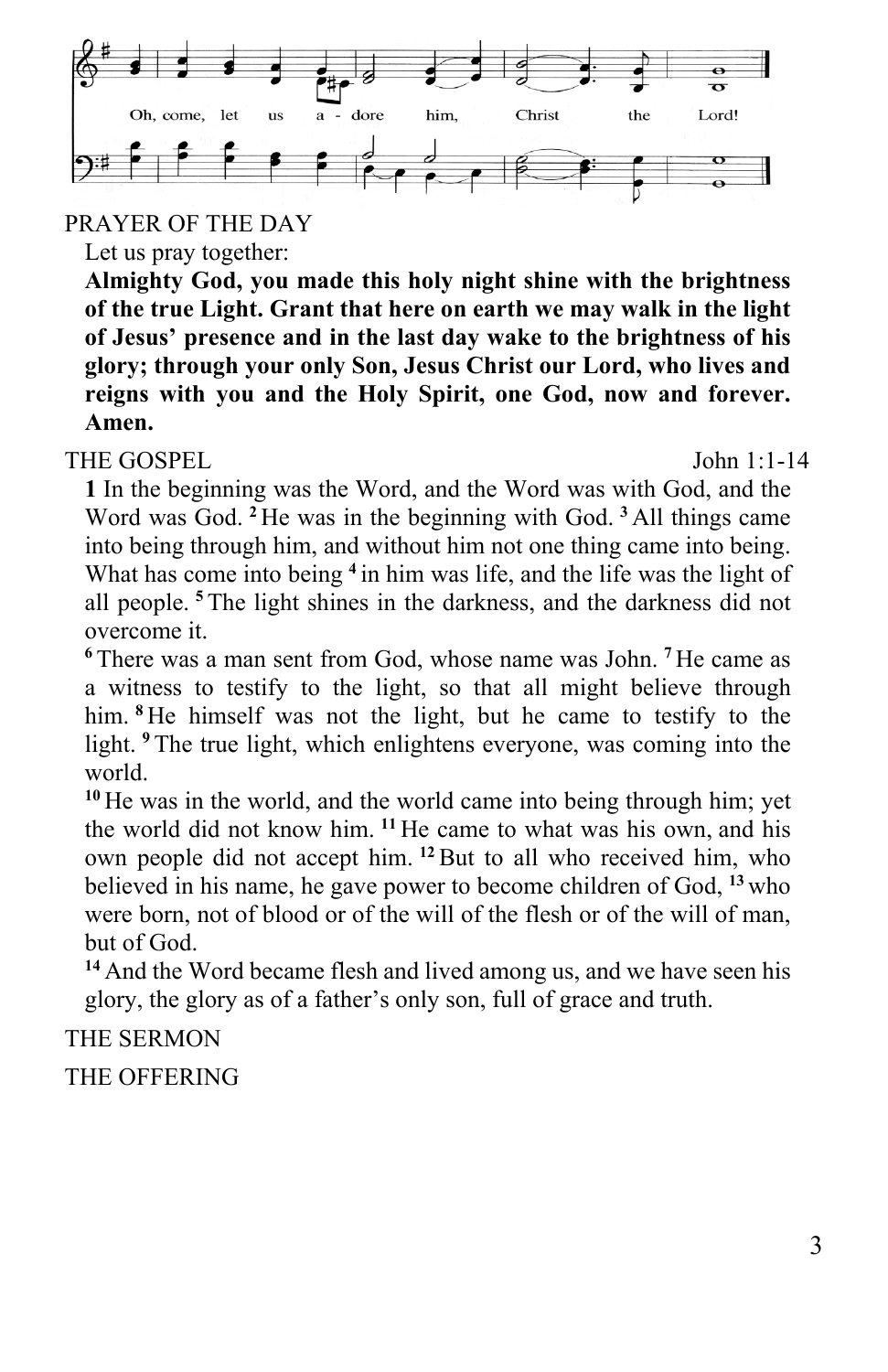#### THE OFFERTORY PRAYER

**Lord Jesus, thank you for coming down into this world and into our lives. Thank you for entering our darkness in order to bring us into your light. Be born in us so we may share your love and your life in all we say and do. Amen**

THE WORDS OF INSTITUTION

#### THE LORD'S PRAYER

**Our Father, who art in heaven, hallowed be thy name, thy kingdom come, thy will be done, on earth as it is in heaven. Give us this day our daily bread; and forgive us our trespasses, as we forgive those who trespass against us; and lead us not into temptation, but deliver us from evil. For thine is the kingdom, and the power, and the glory, forever and ever. Amen** THE DISTRIBUTION *(please follow Usher directions)* DISTRIBUTION HYMNS *(on insert)* THE LIGHTING of CANDLES or other LIGHTS *(If wind prevents the use of candles, please use another personal light.)*